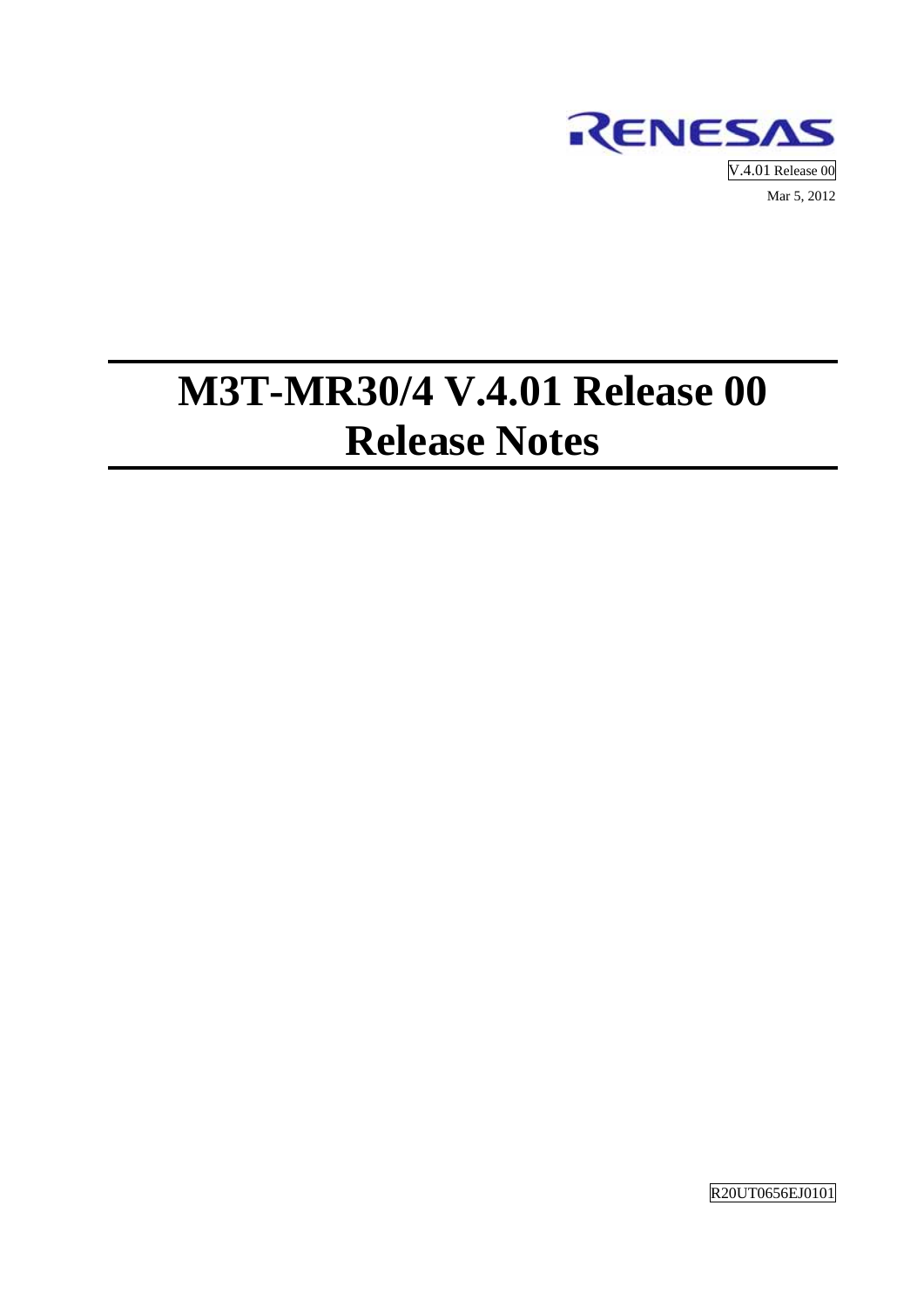| <b>Section 1</b> | <b>Components of the Product 1</b>        |
|------------------|-------------------------------------------|
| <b>Section 2</b> | Required System 1                         |
| <b>Section 3</b> |                                           |
| Section 4        | <b>Installation and</b>                   |
|                  |                                           |
| 41               |                                           |
| 4.2              | Installation of High-performance          |
|                  |                                           |
| 4.3              | Setting environment after installation  3 |
| <b>Section 5</b> | How to build kernel source                |
|                  | code 3                                    |
|                  |                                           |

| 6.1   | About the use of the watch dog timer4 |  |
|-------|---------------------------------------|--|
| 6.2   |                                       |  |
|       | Section 7 Creation and build of M3T-  |  |
|       |                                       |  |
| 7.1   | Creation of M3T-MR30/4 project5       |  |
| 7.2   |                                       |  |
| 7.2.1 |                                       |  |
| 7.2.2 |                                       |  |
|       |                                       |  |
| 8.1   |                                       |  |
| 8.2   |                                       |  |

## **WARNING**

**Take a countermeasure such as a fail safe on the system against personal injury, fire hazard, or other damages of your system due to the operation of this product. If the countermeasure cannot be taken, do not use this product.** 

Microsoft, Windows , Windows Vista and Windows 7 are either registered trademarks or trademarks of Microsoft Corporation in the United States and/or other countries.

IBM PC is a registered trademark of International Business Machines Corporation.

All other company and product names are registered trademarks or trademarks of their respective companies.

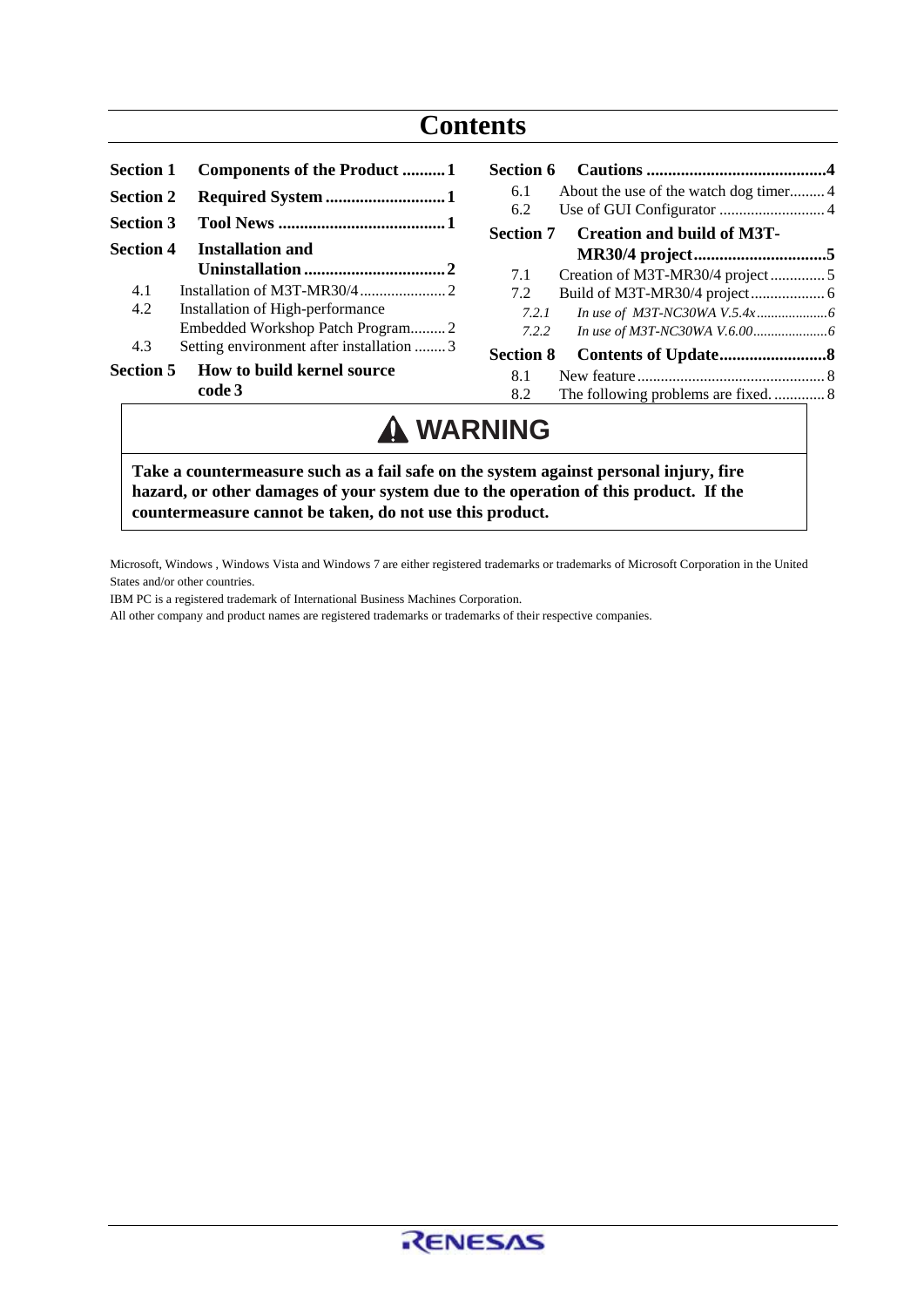### **Section 1 Components of the Product**

<span id="page-2-0"></span>M3T-MR30/4 is comprises the following. If any of the above is missing, contact either Renesas Electronics Corporation's office or its distributor from which you purchased the product.

- 1. Software (CD-R) The CD-R contains the software product and electronic manual necessary for program development.
- 2. M3T-MR30/4 V.4.01 Release 00 Release note This is the latest version of the M3T-MR30/4.
- 3. License Agreement ( R0R30600TRW021E, R0R30600TRW025E, R0R30600TRW02AE) Please read it before using. By using the software, you are accepting and agreeing to such term.
- 4. License ID Certificate A license ID is required when you install this product in your computer. The License ID Certificate certifies that you are an official user of the product. Please keep this certificate in a safe place because it will be needed when the product is upgraded in the future.

### **Section 2 Required System**

- Host computer : IBM PC or compatible machine, which runs following host OS. Microsoft(R) Windows(R) XP, Windows Vista(R), Windows  $7(R)$
- Memory capacity : 128 Mbytes at least; 256 Mbytes or more recommended.
- I/O device: CD-ROM drive
- Other requirement: A pointing device such as a mouse
- z C/C++ Compiler Package for M16C Series and R8C Family [M3T-NC30WA].

### **Section 3 Tool News**

Tool News provides information on our products so that customers can use the products more efficiently. The Tool News pages are available on our Web site.

<http://tool-support.renesas.com/eng/toolnews/index.htm>

Get the latest information about new products, upgraded versions and precautions from Tool News, and take advantage of it in your development projects. Since the release notes do not include information issued after the release of the product, be sure to check the latest issue of Tool News.

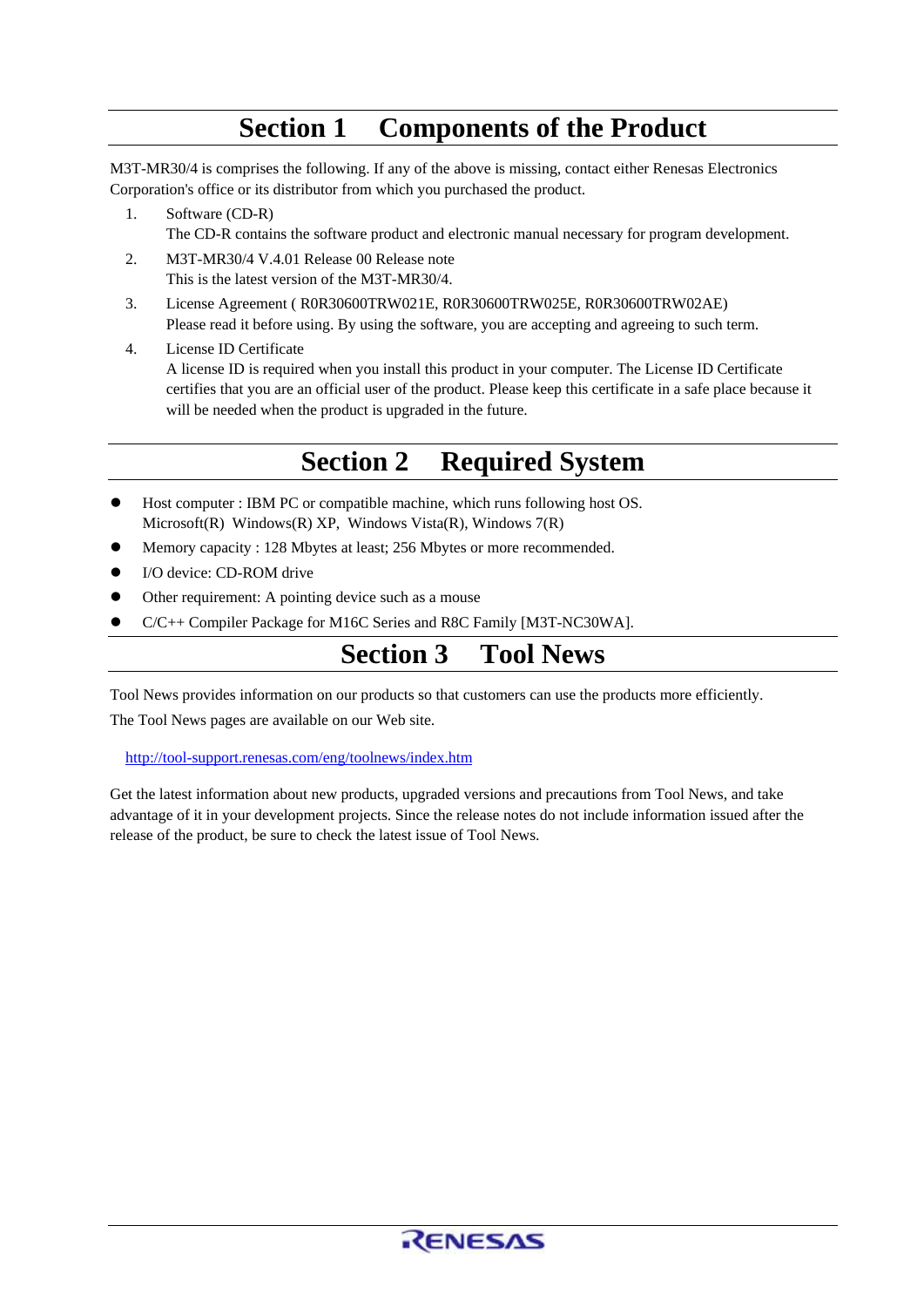### **Section 4 Installation and Uninstallation**

#### <span id="page-3-0"></span>**4.1 Installation of M3T-MR30/4**

The administrator authority of the computer that uses it is required for installing this product.

Before installing M3T-MR30/4 in your computer, please read the "License Agreement" and "Release Note" included with the product. You need to select the same directory in installing as installing M3T-NC30WA .

1. Starting up the installer

- Start up the installer and follow the messages displayed on the screen as you install M3T-MR30/4.
- You need to input a license ID in the middle of installation. Before you start installing M3T-MR30/4, check your license ID.
- The data you input in the middle of installation is necessary to create a file for user registration.
- $\bullet$  The installer programs included with the product are listed below.

| <b>Product Name</b>           | Version number of<br>M3T-NC30WA | <b>Installer Name</b>      |
|-------------------------------|---------------------------------|----------------------------|
| M3T-MR30/4 Evaluation License | V.5.4x                          | \MR30_C3\forV54x\Setup.exe |
|                               | V.6.00                          | \MR30_C3\forV600\Setup.exe |
| M3T-MR30/4 Mass-production    | V.5.4x                          | \MR30_C1\forV54x\Setup.exe |
| License(Without Source)       | V.6.00                          | \MR30_C1\forV600\Setup.exe |
| M3T-MR30/4 Mass-production    | V.5.4x                          | \MR30_B1\forV54x\Setup.exe |
| License(With Source)          | V.6.00                          | \MR30_B1\forV600\Setup.exe |

To uninstall M3T-MR30/4, select [M3T-MR30/4 V.4.01 Release 00] from [Add/Remove Program] of the Control-Panel.

### **4.2 Installation of High-performance Embedded Workshop Patch Program**

When M3T-NC30WA V.6.00 Release 00 is used, it is necessary to execute the High-performance Embedded Workshop patch program. The patch program is installed according to the following procedures.

- 1. Decompress the downloaded HEW\_PATCH\_100910.zip file in any directory.
- 2. Execute the decompressed PatchTool.exe file.
- 3. In the list of the compilers to be updated, select the check box for the compiler to which you want to apply the patch; then click the Update button.
- 4. The following message appears in the dialog box: "Close all High-performance Embedded Workshop. Click OK to start the update." So exit High-performance Embedded Workshop if operating; then click OK.
- 5. When update is completed, and the message "The update has finished" displayed, click OK.
- 6. If you have installed two or more High-performance Embedded Workshop programs, switch the active one to another by using Install Manager, and repeat the steps 2 through 5.

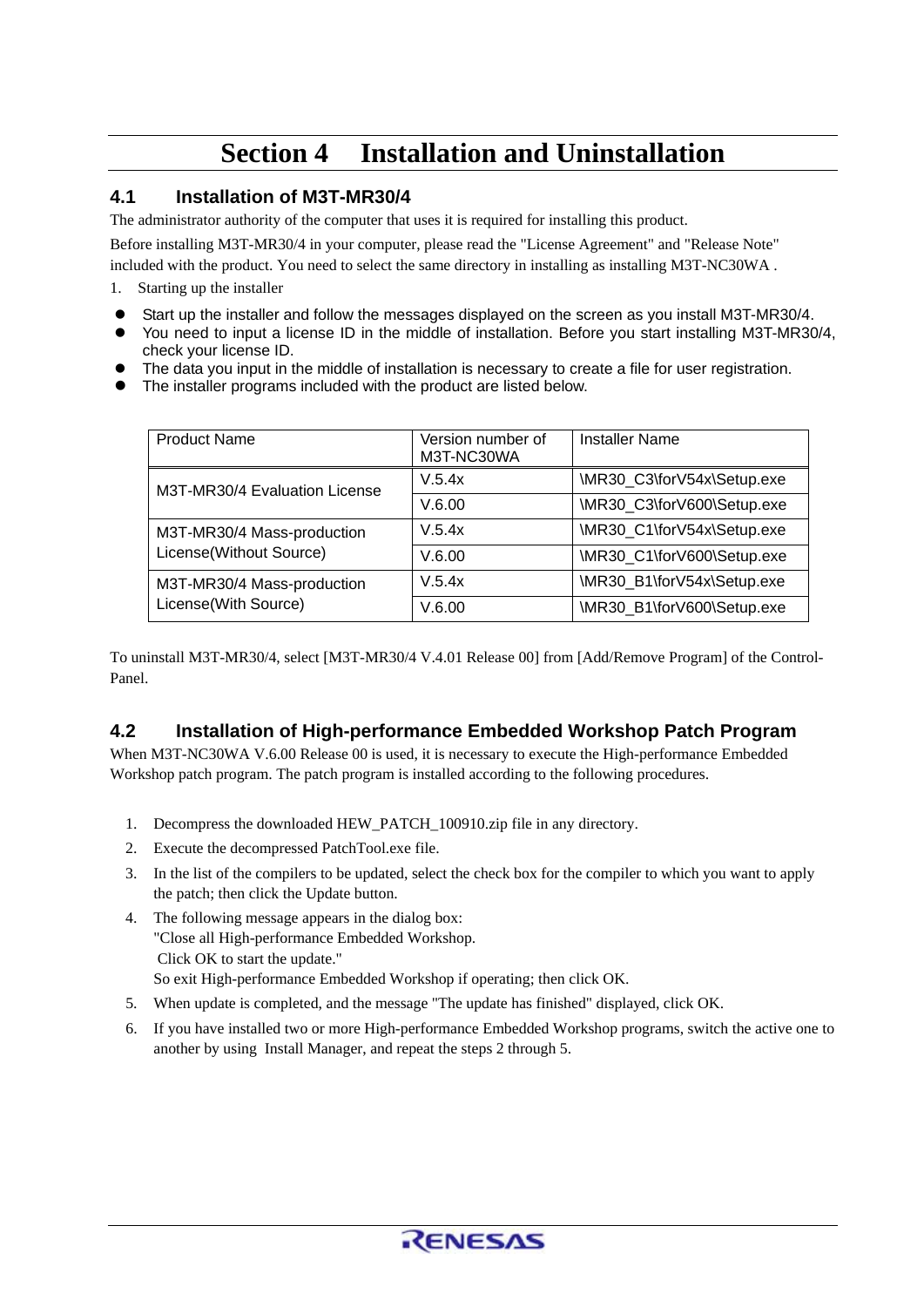### <span id="page-4-0"></span>**4.3 Setting environment after installation**

Please set the following environment variable when you develop the application with the command line base. The following examples are the cases where it is installed in C:\Program Files\Renesas\Hew\Tools\Renesas\ nc30wa\v600r00.

| <b>Environment Variable</b> | Example of setting                                            |
|-----------------------------|---------------------------------------------------------------|
| BIN <sub>30</sub>           | SET BIN30= C:\Program Files\Renesas\Hew\Tools\Renesas\nc30wa\ |
|                             | $v600r00$ \bin                                                |
| INC <sub>30</sub>           | SET INC30= C:\Program Files\Renesas\Hew\Tools\Renesas\nc30wa\ |
|                             | $v600r00$ \inc30                                              |
| LIB <sub>30</sub>           | SET LIB30= C:\Program Files\Renesas\Hew\Tools\Renesas\nc30wa\ |
|                             | $v600r00$ \lib30                                              |
| Command path                | SET PATH=%PATH%; %BIN30%                                      |

### **Section 5 How to build kernel source code**<sup>1</sup>

The kernel source code is stored in the directory under the "< installation directory > " as the table below.

| C interface library source | Kernel library source |
|----------------------------|-----------------------|
| $src30\&30mr$              | $src30\,m30$          |

It moves to the source code installation directory to build the kernel, and "nmake.exe"<sup>2</sup> is executed.

The environment variable settings are needed by compiler when building the kernel.

Example:

```
C:\src30\mr30>nmake –f makefile.dos
```
Makefile used for the argument of nmake.exe is different according to the version of the compiler and CPU type. Please change makefile used according to the table below.

| Version of M3T-NC30WA | CPU Type                 | File name of Makefile |
|-----------------------|--------------------------|-----------------------|
| V.5.4x                | $\overline{\phantom{a}}$ | Makefile.dos          |
|                       | M16C                     | Makefile.dos          |
| V.6.00                | R8C                      | Makefile.r8c          |
|                       | R <sub>8</sub> CE        | Makefile.r8ce         |

[Note]

 $\overline{a}$ 

Please copy "src30" directory to the writable directory if you don't have the write-access permission to the product installation directory. After the build, copy the generated library to the "lib30" directory under the product installation directory by the user who has write-access permission to the product installation directory.

<sup>&</sup>lt;sup>2</sup> "Nmake.exe" is a tool to build the project provided by Microsoft Corporation in United States. "Nmake.exe" is included in Microsoft Visual Studio 2008 etc.



<sup>&</sup>lt;sup>1</sup> The source code is only attached to a mass production contract version (R0R30600TRW02ZE).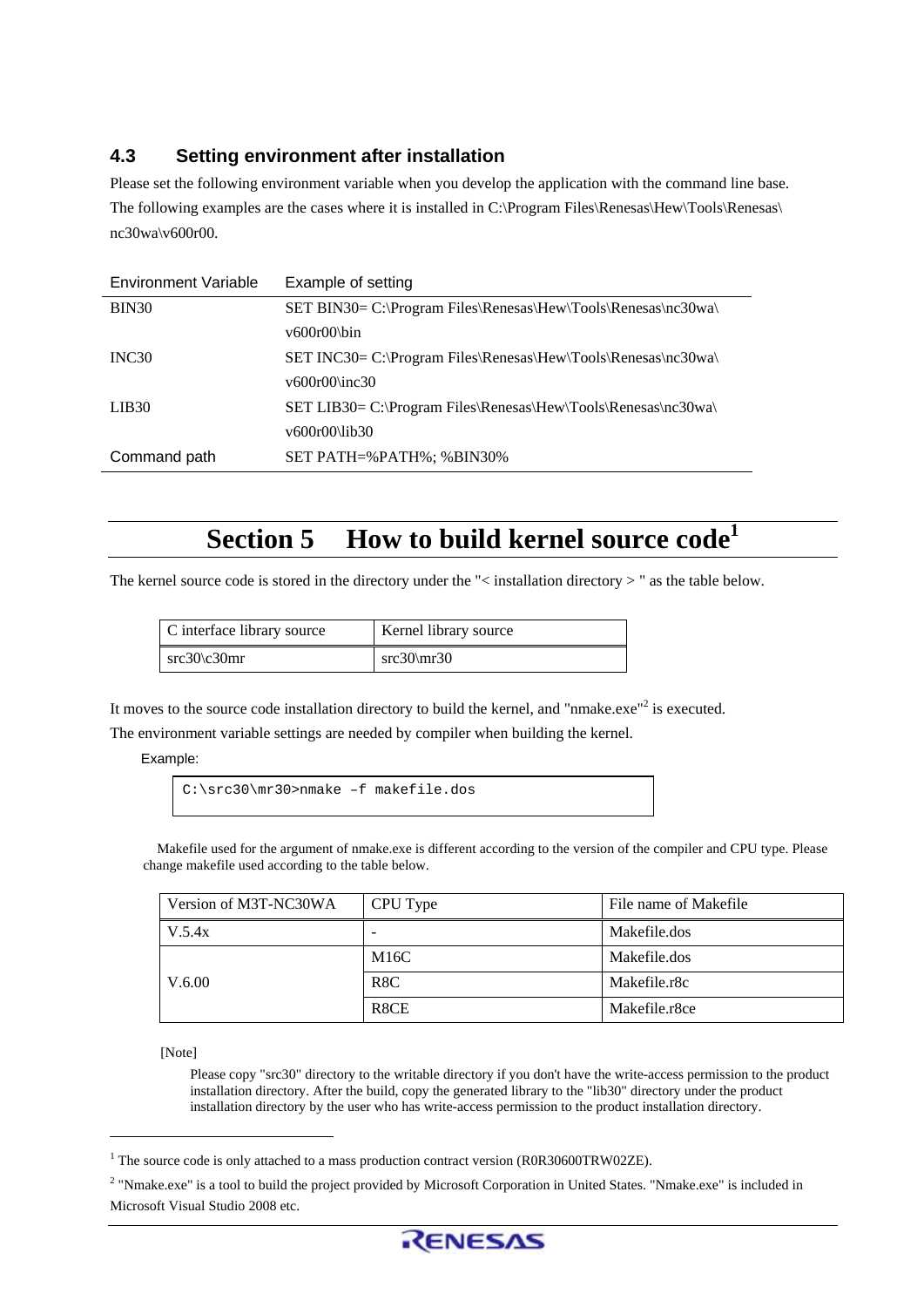### **Section 6 Cautions**

#### <span id="page-5-0"></span>**6.1 About the use of the watch dog timer**

In the sample start-up routine of the product attachment, to invalidate the watch dog timer, the following correspondences are executed with c\_sec.inc(asm\_sec.inc). Please correct it if necessary according to your system.

- $\bullet$  For M16C project
- 1. 0FFH is set to OFS1 area (0FFFFFH)
- For R8C project
	- 2. 0FFH is set to OFS register (0FFFFH)
	- 3. 0FFH is set to OFS2 register (0FFDBH).

#### **6.2 Use of GUI Configurator**

1. Execution of GUI Configurator

From the Start menu, select [MR30 GUI Configurator] from the [Renesas] -> [M3T-MR30-4 V.4.01 Release 00] to start up the configurator.

Also, when "Guiconfig\_mr30.exe" in the "bin" directory under the M3T-MR30/4 install directory is executed, the GUI configurator starts up.

2. GUI Configurator Manual

For the GUI configurator, the user's manual is prepared in the Help format. From the GUI screen of GUI configurator or by selecting [MR30 GUI Configurator HELP] from [Renesas] -> [M3T-MR30-4 V.4.01 Release 00], the Help can be referenced.

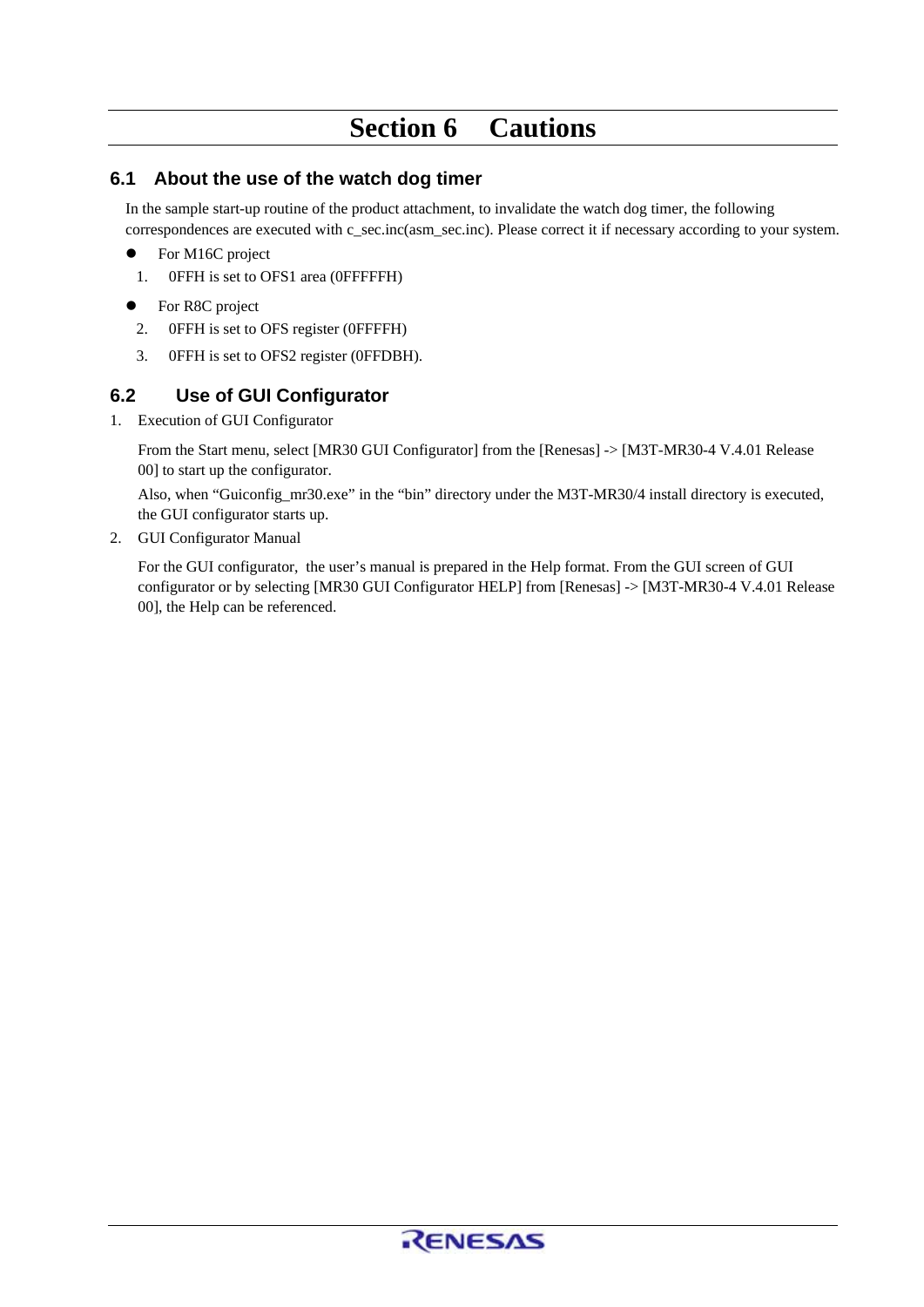## <span id="page-6-0"></span>**Section 7 Creation and build of M3T-MR30/4 project**

When M3T-NC30WA V.6.00 is used, it is necessary to install the High-performance Embedded Workshop patch program to make the project corresponding to M3T-MR30/4. Please install the patch program according to 4.2.

### **7.1 Creation of M3T-MR30/4 project**

1. Select "Application" as the project type.

| <b>New Project Workspace</b>                                                                                    |                                                                              |        |
|-----------------------------------------------------------------------------------------------------------------|------------------------------------------------------------------------------|--------|
| Projects<br>Project Types<br><b>B</b> Application<br>C source startup Application<br><b>R</b> Empty Application | Workspace Name:<br>mr30_sample<br>Project Name:<br>mr30_sample               |        |
| To Import Makefile<br>$\bigcirc$ Library<br>> Debugger only - M16C Simulat                                      | Directory:<br>C:\WorkSpace\mr30_sample<br>CPU family:<br>M16C<br>Tool chain: | Browse |
| ≮∣<br>THE<br>Properties                                                                                         | Renesas M16C Standard                                                        |        |
|                                                                                                                 | $\overline{\mathsf{a}}$ K<br>                                                | Cancel |

2. Select "MR30" in the RTOS select dialog.

| <b>New Project-2/6-Select RTOS</b> |                                                                                                                                                                                                                                                                                                                                                  |
|------------------------------------|--------------------------------------------------------------------------------------------------------------------------------------------------------------------------------------------------------------------------------------------------------------------------------------------------------------------------------------------------|
| <b>UNITED</b><br>00000             | All Targets<br>Target type:<br>M16C Family MR30K V.4.01 Rele v<br>RTQS:<br>Startup file type :<br>Default C Linkege<br>Startup files:<br>Project<br>C source file<br>Add<br>Assembly source file<br>■ crt0mr.a30<br>Assembly include file<br>■ c_sec.inc<br>Remove<br>C header file<br>Configuration file<br>圁<br>template.cfg<br>Show file path |
| < Back                             | Finish<br>Cancel<br>Next >                                                                                                                                                                                                                                                                                                                       |

3. Please edit the cfg file and C source file of the template to develop the application after the project generation is completed.

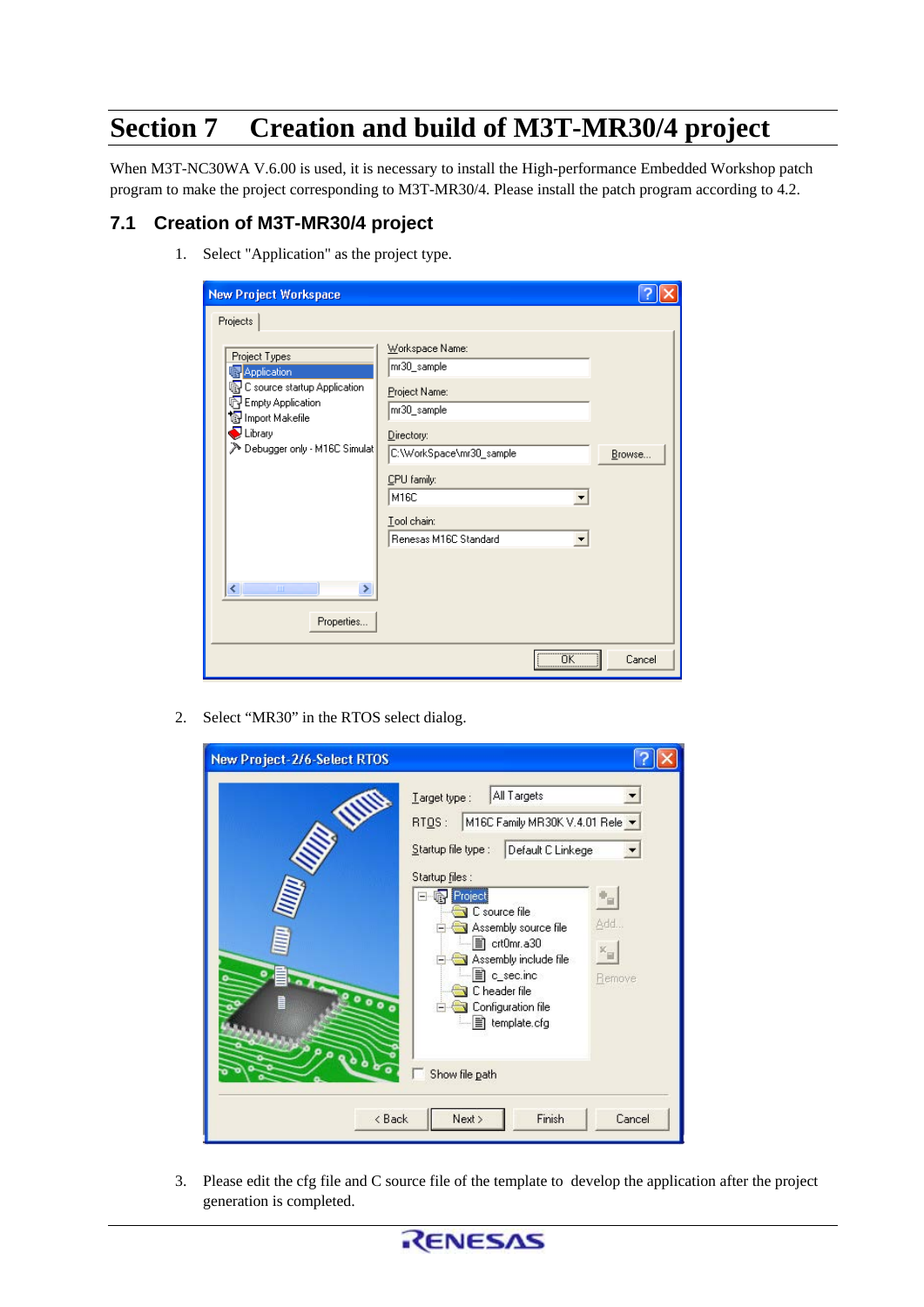#### <span id="page-7-0"></span>**7.2 Build of M3T-MR30/4 project**

#### **7.2.1 In use of M3T-NC30WA V.5.4x**

Please select "Build->Build all" or "Build- > Build" from the menu and execute the build.

#### **7.2.2 In use of M3T-NC30WA V.6.00**

1. Specify the kernel libraries (mr30.lib,c30mr.lib) to be linked.

Please specify libraries linked according to the option specified by the build of the application. The libraries without "- R8CE" nor "-R8C" option are stored in < installation directory > \lib30. The libraries with "- R8CE" option are stored in < installation directory > \lib30\R8CE. The libraries with "- R8CE" option are stored in < installation directory > \lib8c\R8C.

| <b>Renesas M16C Standard Toolchain</b>                                                                                                                |                                                                                                                                                                                                                                                                                                                                                                 |  |
|-------------------------------------------------------------------------------------------------------------------------------------------------------|-----------------------------------------------------------------------------------------------------------------------------------------------------------------------------------------------------------------------------------------------------------------------------------------------------------------------------------------------------------------|--|
| Configuration                                                                                                                                         | Link/Library<br>Standard Library   RTOS   1   ▶<br>$C/C++$ Assembly                                                                                                                                                                                                                                                                                             |  |
| Debug<br>All Loaded Projects<br>mr30_sample<br>r<br>C source file<br>$\overline{+}$<br>C++ source file<br>$\overline{+}$<br>Assembly source file<br>田 | Category:   Input<br>Show Entries For: Library files<br>$\overline{\Delta}$ dd<br>[-library] Displays library files to be input<br>kTools\Renesas\nc30wa\v600r00\lib30\c30mr.lib<br>Insert<br>kTools\Renesas\nc30wa\v600r00\lib30\mr30.lib<br>Remove<br>Up<br>Down                                                                                              |  |
|                                                                                                                                                       | ∢<br>$\rightarrow$<br>$\mathop{\rm Hilb}\nolimits$<br>[-entry] Use entry point :<br>[-noprelink] Prelinker control:<br>Auto<br>Options Link:<br>-noprelink -nomessage<br>-list="\$(CONFIGDIR)\\$(PROJECTNAME).map" -nooptimize<br>-nologo -input="\$(CONFIGDIR)\mrtable.obj"<br>-library="C:\Program<br>Files\Renesas\Hew\Tools\Renesas\nc30wa\v600r00\lib30\c- |  |
|                                                                                                                                                       | OK<br>Cancel                                                                                                                                                                                                                                                                                                                                                    |  |

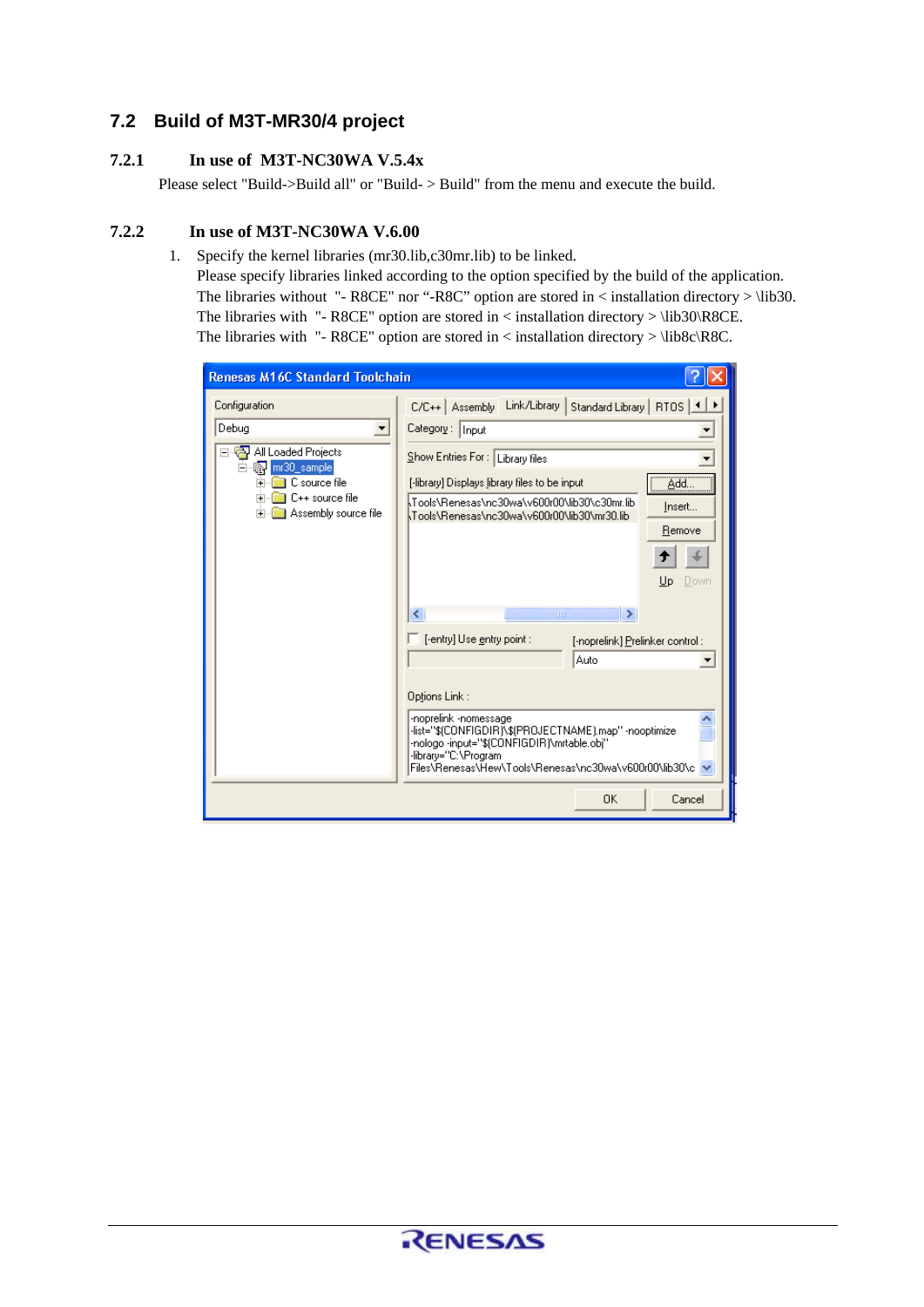2. Allocate the sections.

When the project is generated, any section is not allocated.

Please import and edit the sample section information file (\*.hsi file) .

The file of section information on the sample is  $\langle$  installation directory  $>$  \smp30\mr30\M16C.hsi or R8C.hsi.

| <b>Renesas M16C Standard Toolchain</b>                                                                        |                                                                                                                                                                                                                             |  |
|---------------------------------------------------------------------------------------------------------------|-----------------------------------------------------------------------------------------------------------------------------------------------------------------------------------------------------------------------------|--|
| Configuration                                                                                                 | C/C++   Assembly Link/Library   Standard Library   RTOS   4   1                                                                                                                                                             |  |
| Debug<br>All Loaded Projects<br>mr30_sample<br>Fŀ<br>C source file<br>C++ source file<br>Assembly source file | Category: Section<br>Show Entries For: Section<br>[-start] The start address of relocatable sections<br>Add<br>Address<br>Section<br>Modify<br>Remove<br>Edit<br>Import<br>Export<br>Options Link:<br>-noprelink -nomessage |  |
|                                                                                                               | -list="\$(CONFIGDIR)\\$(PROJECTNAME).map" -nooptimize<br>-nologo -input="\$(CONFIGDIR)\mrtable.obj"<br>-library="C:\Program<br>Files\Renesas\Hew\Tools\Renesas\nc30wa\v600r00\lib30\c \                                     |  |
|                                                                                                               | <b>OK</b><br>Cancel                                                                                                                                                                                                         |  |

**Figure 1 The section allocation after project generation** 

| <b>Renesas M16C Standard Toolchain</b>                         |                                                                                                                                                                                                                                                        |  |
|----------------------------------------------------------------|--------------------------------------------------------------------------------------------------------------------------------------------------------------------------------------------------------------------------------------------------------|--|
| Configuration                                                  | Link/Library<br>Standard Library   RTOS   1 ▶<br>$C/C++$ Assembly                                                                                                                                                                                      |  |
| Debug                                                          | Category: Section                                                                                                                                                                                                                                      |  |
| All Loaded Projects<br>mr30_sample<br>C source file<br>Ė       | Show Entries For: Section<br>[-start] The start address of relocatable sections<br>Add                                                                                                                                                                 |  |
| C++ source file<br>$\overline{+}$<br>Assembly source file<br>审 | Section<br>Address<br>Modify                                                                                                                                                                                                                           |  |
|                                                                | 0x00000400<br>data SE,bss SE,data SO,bss SO<br>0x00010000<br>data FE,bss FE,data FO,bss FO<br>Remove<br>0x000E0000<br>interrupt.rom FE.rom FO.data SEI.                                                                                                |  |
|                                                                | 0x000F0000<br>program S<br>INTERRUPT VECTOR<br>Edit<br>0x000FFD00<br>0x000FFFDC<br>FIX INTERRUPT VECTOR                                                                                                                                                |  |
|                                                                | Import                                                                                                                                                                                                                                                 |  |
|                                                                | Export                                                                                                                                                                                                                                                 |  |
|                                                                | $\left\langle \right\rangle$<br>×<br><b>TITL</b>                                                                                                                                                                                                       |  |
|                                                                | Options Link:                                                                                                                                                                                                                                          |  |
|                                                                | -noprelink -nomessage<br>-list="\$(CONFIGDIR)\\$(PROJECTNAME).map" -nooptimize<br>-start=data_SE,bss_SE,data_SO,bss_SO,data_NE,bss_NE,dat<br>a_NO,bss_NO,stack,istack,heap_NE,rom_NE,rom_NO,MR_RA<br>M.MR HEAP.MR RAM DBG/0400,data FE,bss FE,data FO, |  |
|                                                                | 0K<br>Cancel                                                                                                                                                                                                                                           |  |

**Figure 2 The section allocation after importing "hsi" file** 

3. Please select "Build->Build all" or "Build- > Build" from the menu and execute the build.

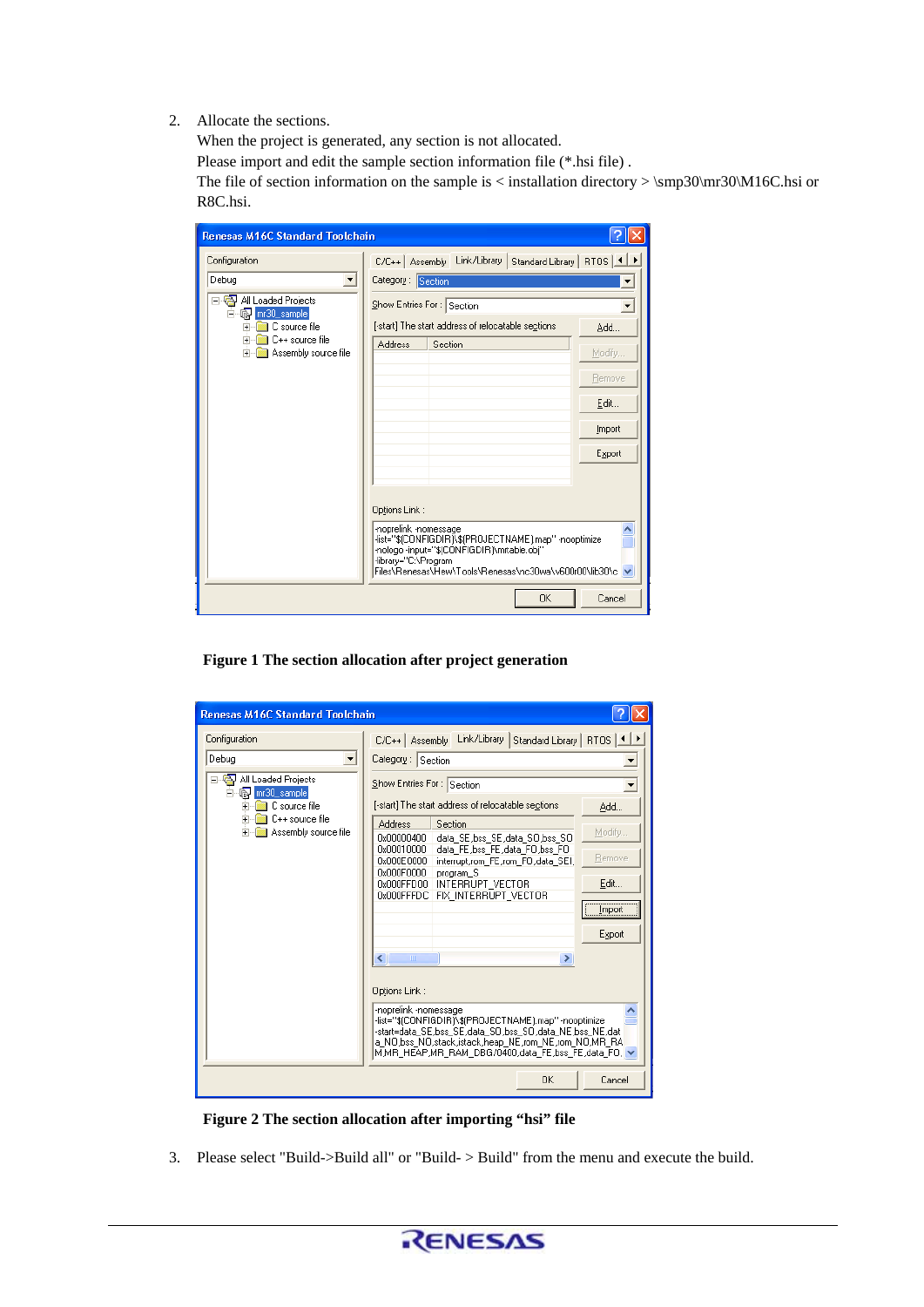### <span id="page-9-0"></span>**Section 8 Contents of Update**

The contents of update from MR30/4 V.4.00 Release 01 to V.4.01 Release 00 are shown below.

#### **8.1 New feature**

- 1. It is corresponded to the C/C++ Compiler Package for M16C Series and R8C Family [M3T-NC30WA].
- 2. The timer of M16C/64, 65, and 50 groups and the timer RA and RB of R8C families can be registered as a system timer, and it is able to initialize it automatically.
- 3. The project for R8C Family can be generated.
- 4. The user's manual is improved for "How to control interrupt" and added about power management.

#### **8.2 The following problems are fixed.**

- 1. Problem with using the GUI configurator (See 2008/7/1 Tool News.)
- 2. With selecting values of timeout and delay time (See 2008/9/1 Tool News.)
- 3. It was corrected to the BOOL type that the return value of the sns\_xxx service call was ER type.
- 4. The problem that "/F" switch was able to be selected in the interrupt handler register dialog box of the GUI configurator was corrected.
- 5. The problem that "F" switch was able to be defined for "pragma\_switch" item in the interrupt handler definition in the ".cfg" file.